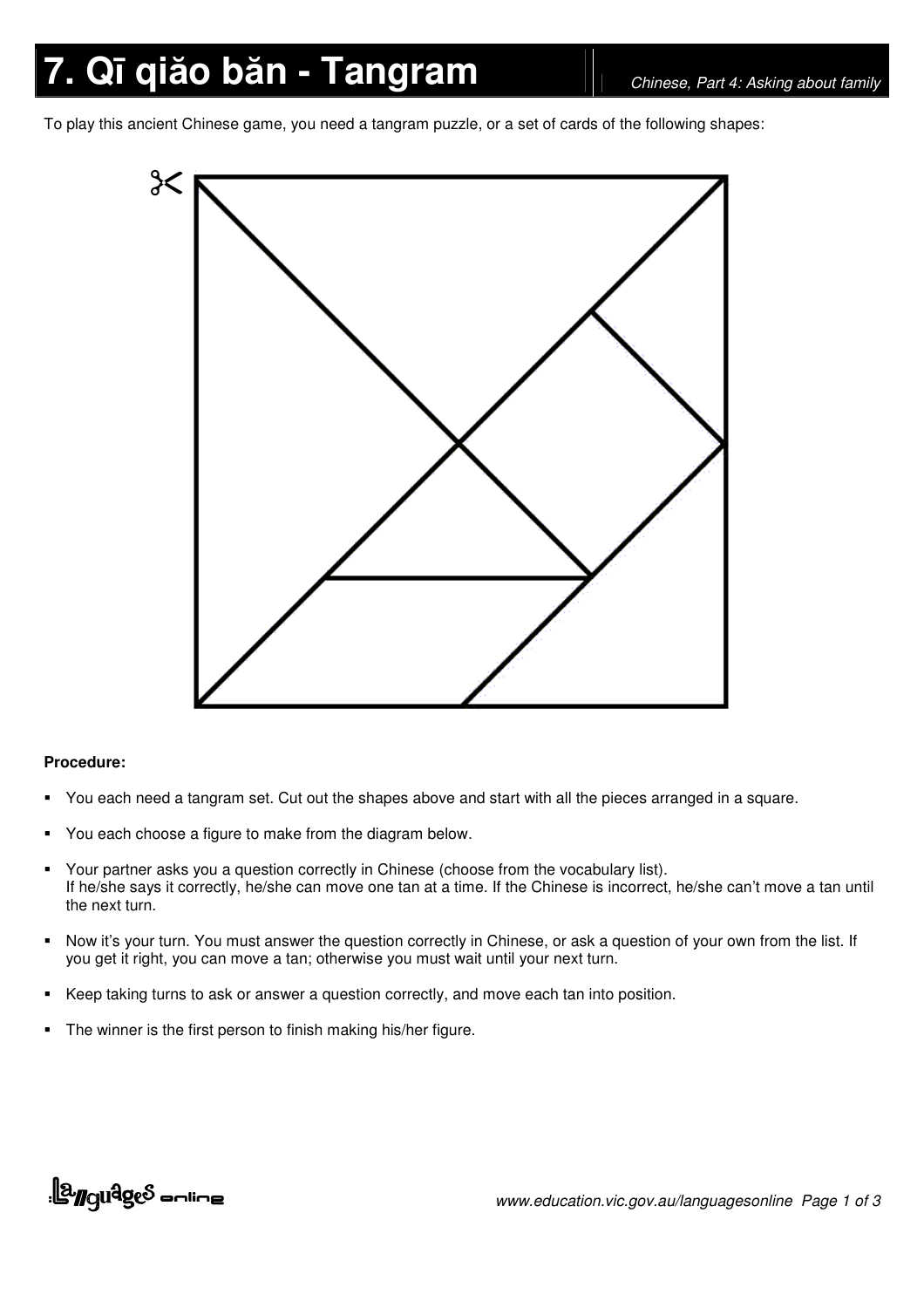### *Questions to ask and answer in Chinese:*

| How are you?                  |
|-------------------------------|
| How are you (polite)?         |
| I'm fine, thanks.             |
| Goodbye.                      |
| What's you name?              |
| What's her name?              |
| My name is                    |
| What's your surname?          |
| How old are you?              |
| How old are you (polite)?     |
| How old are you (to a child)? |

| I'm  years old.                  |
|----------------------------------|
| How old is he?                   |
| He is  years old.                |
| Who is he/she?                   |
| Who are they?                    |
| This is my grandfather.          |
| This is my grandmother.          |
| This is my maternal grandfather  |
| This is my maternal grandmother. |
| This is my dad.                  |
| This is my mum.                  |

*This is my elder brother. This is my younger brother. This is my elder sister. This is my younger sister. How many in your family? I have ... in my family. Do you have any brothers or sisters? Are you the eldest? Are you the youngest? Do you have any sisters? Do you have any brothers?*